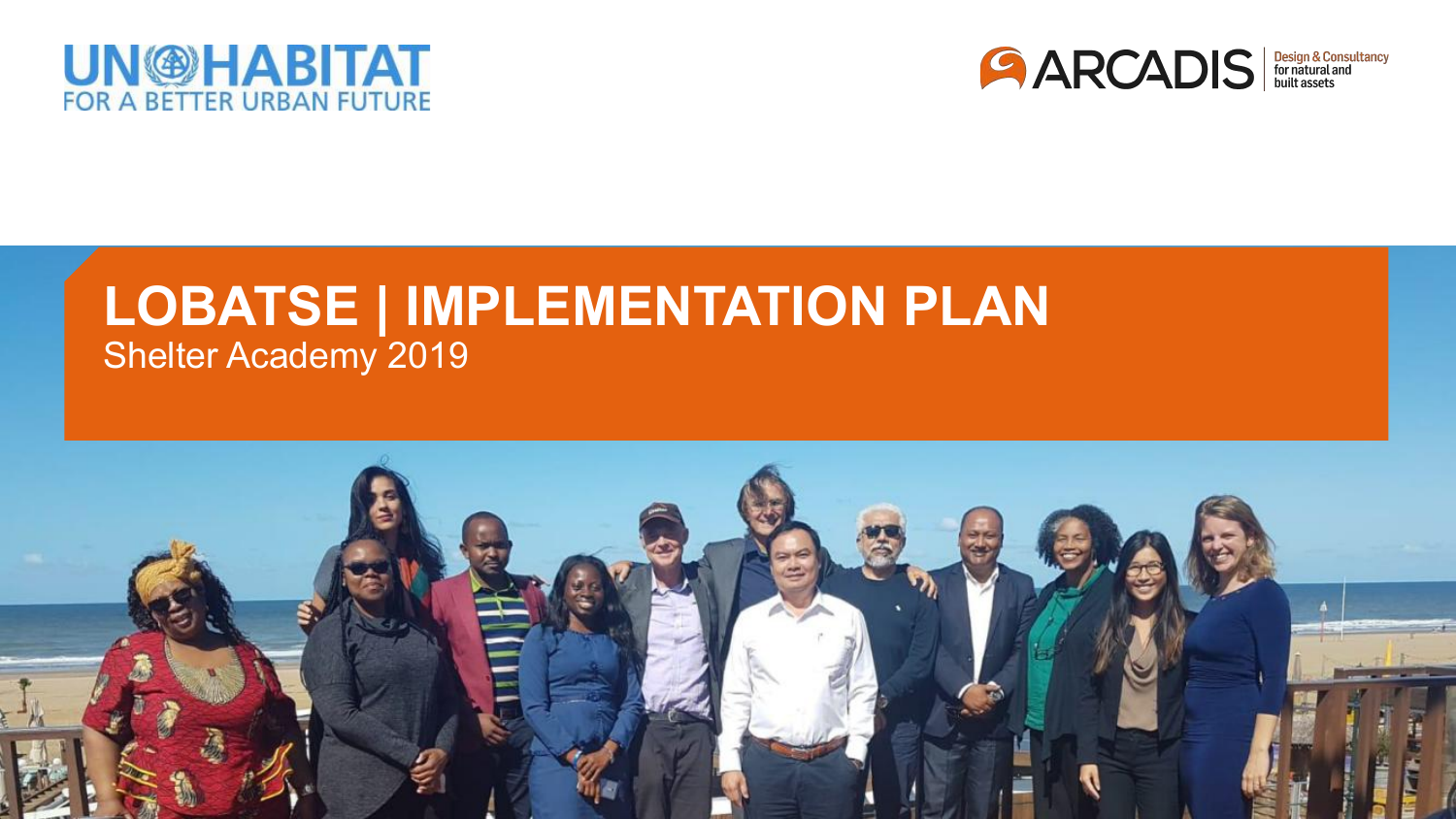

## **1. Challenges**

What are the challenges in your city?

- Lack of clear policy direction at national and local level on how cities can develop affirmative actions to address climate change mitigation and adaptation;
- The town being situated in a valley resulting in floods;
- Improper waste management.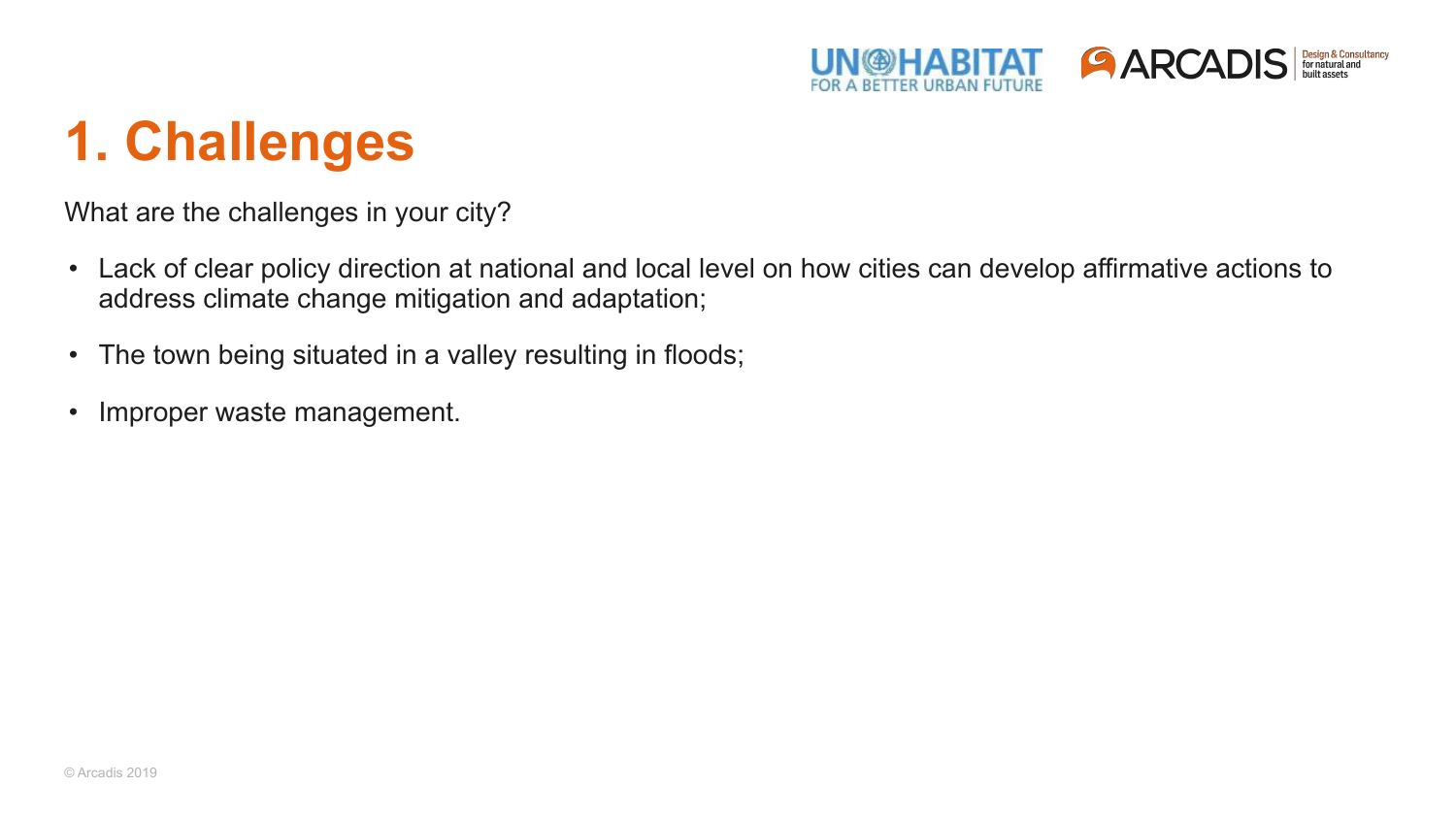

## **2. Solutions**

**List of solution**: what could help you to face your city's challenges?

| <b>Challenges</b>                                                                                                                                                            | <b>Solutions</b>                                                                                                        |
|------------------------------------------------------------------------------------------------------------------------------------------------------------------------------|-------------------------------------------------------------------------------------------------------------------------|
| Lack of clear policy direction at national and<br>1.<br>local level on how cities can develop affirmative<br>actions to address climate change mitigation<br>and adaptation; | Vigorously advocate for the cooperation on climate<br>adaptation and mitigation into the national and<br>local policies |
|                                                                                                                                                                              |                                                                                                                         |
| 2. The town being situated in a valley resulting in<br>floods;                                                                                                               | Conduct a Vulnerability Assessment, capacitate the<br>stakeholders and develop a Water Management<br><b>Master Plan</b> |
|                                                                                                                                                                              | Make stormwater management one of the building<br>plan permission requirements. Introduce nature<br>based solutions.    |
| 3. Improper waste management.                                                                                                                                                | Waste Management Master Pal.                                                                                            |